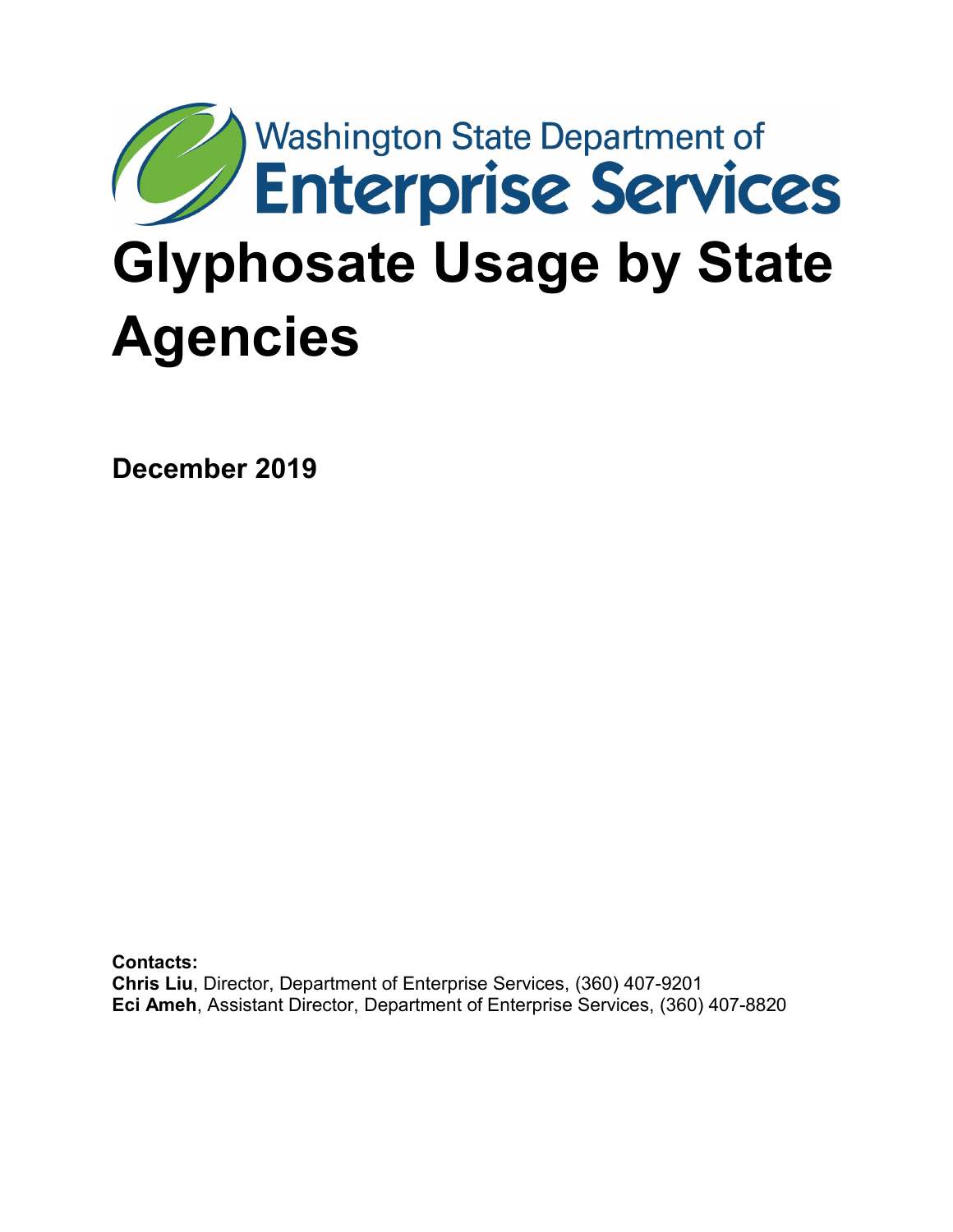To accommodate persons with disabilities, this document is available in alternate formats by calling the Department of Enterprise Services (DES) at (360) 407-8059. TTY/TDD users should contact DES via the Washington Relay Service at 711 or 1-800- 833-6384.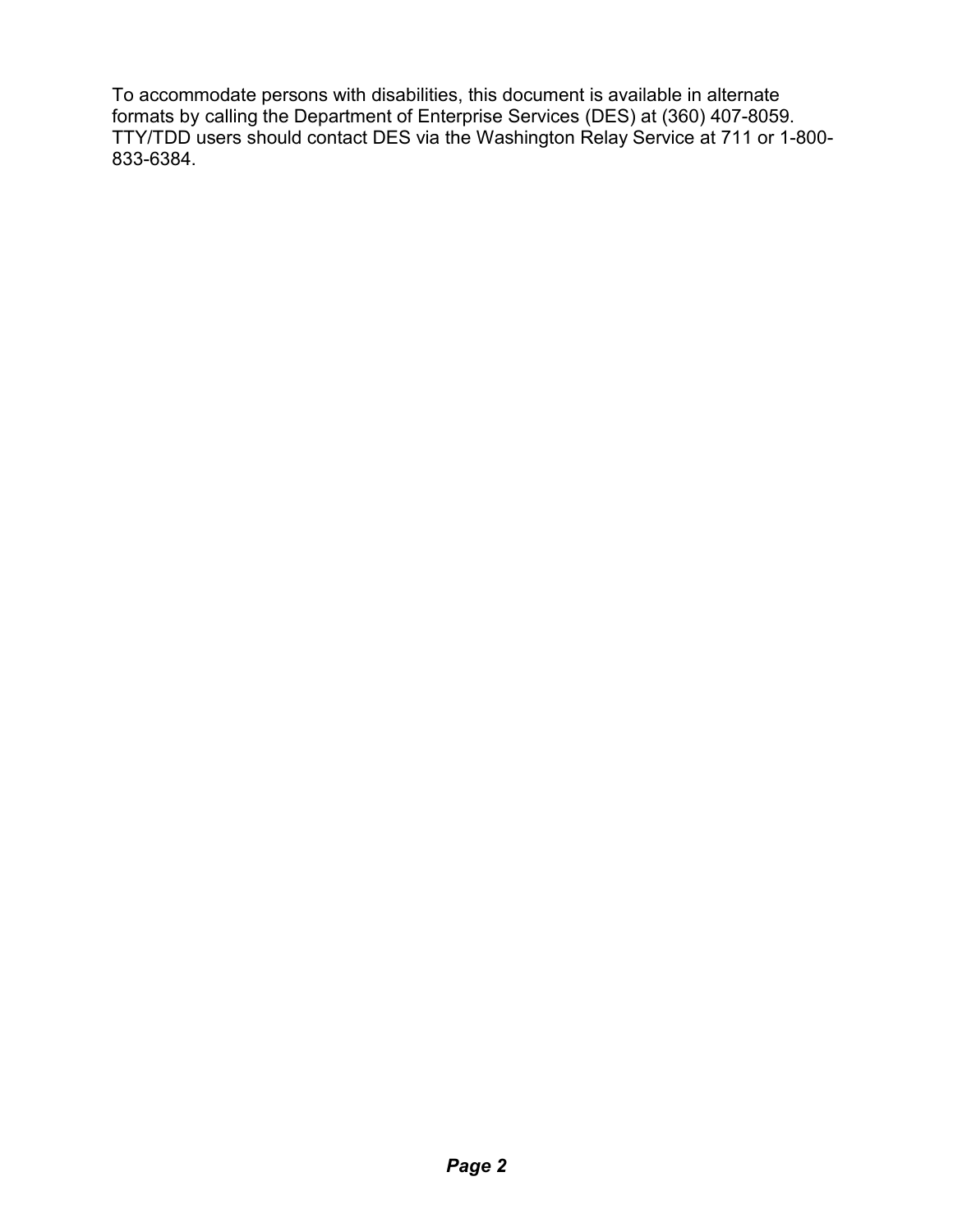## **EXECUTIVE SUMMARY**

Glyphosate is an herbicide that is an active ingredient in an estimated 750 products that are commercially available in the United States, most commonly sold under the trade names Roundup, Spectracide, Promax, and Rodeo.

Section 150(7) of the [2019-2021 operating budget](http://lawfilesext.leg.wa.gov/biennium/2019-20/Pdf/Bills/Session%20Laws/House/1109-S.SL.pdf?=60a80) required the Department of Enterprise Services (DES) to query state agencies regarding their use of glyphosate, and report the results to appropriate committees of the Legislature by December 31, 2019. The proviso also appropriated \$10,000 to DES to pay to state agencies the difference in costs for using alternatives for vegetation control.

This report covers the actions DES has taken to implement this proviso, summarizes the results DES obtained, describes the method DES will use to distribute the proviso funds, and provides the reported data on glyphosate usage.

Agencies reported using approximately 22,000 gallons of glyphosate-containing herbicides over the past two years. Usage was concentrated in three agencies responsible for natural resource management or transportation, where the need to control vegetation is programmatic. Eight other agencies reported low-level usage, primarily for control of weeds at agency facilities.

#### **BACKGROUND**

Section 150(7) of the [2019-2021 operating budget](http://lawfilesext.leg.wa.gov/biennium/2019-20/Pdf/Bills/Session%20Laws/House/1109-S.SL.pdf?=60a80) provided that,

*"\$10,000 of the general fund—state appropriation for fiscal year 2020 is provided solely for the department to query and inventory all state agency use and amounts of glyphosate. Within amounts provided, the department must offer to pay to state agencies the difference in costs for using alternatives for vegetation control. A report to the appropriate committees of the legislature on the findings of the query and inventory must be made by December 31, 2019."*

In implementing the proviso, DES consulted with regulatory agencies such as the departments of Ecology and Agriculture as well as agencies likely to be large users of glyphosate such as the departments of Natural Resources, Fish and Wildlife, and Transportation.

These agencies suggested that DES gather information on the specific types of glyphosate-containing products used, the circumstances in which those products are used, alternatives employed by agencies, and barriers to wider adoption of those alternatives. Agency responses to these questions are provided verbatim in Appendix A.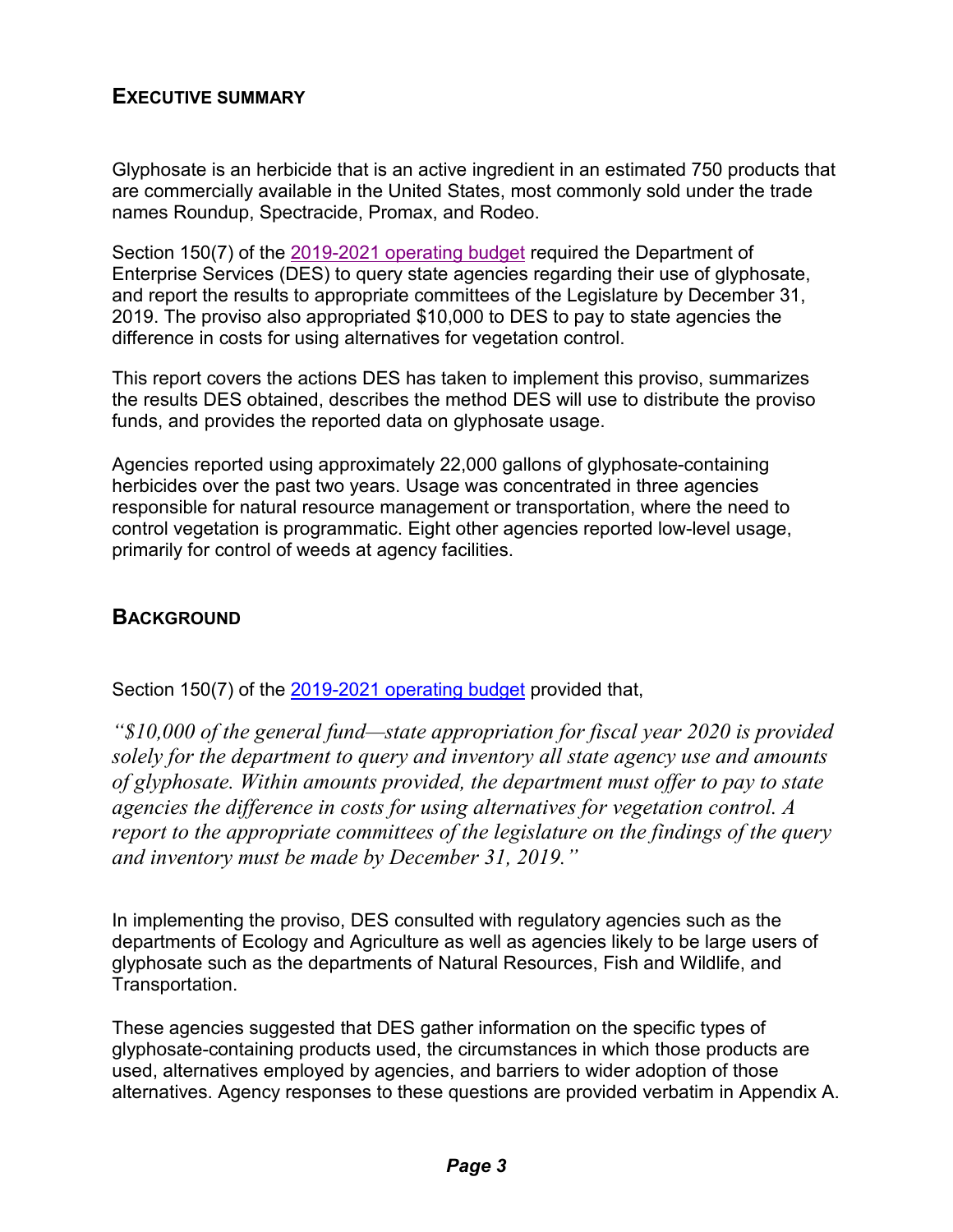# **SURVEY OF STATE AGENCIES**

DES developed a web-based survey instrument in consultation with regulatory and natural resource agencies. The survey was distributed to facility managers and other contacts in November 2019. Reminder emails were sent to non-responsive agencies in November and December, and the extended survey period closed on December 24<sup>th</sup>, 2019. Responses were received from 51 of 91 surveyed agencies.

Eleven agencies reported using at least some glyphosate-containing products during a recent two-year period<sup>[1](#page-3-0)</sup>. Table 1 summarizes total reported usage by agency. Verbatim survey responses are provided in a link in Appendix A. Appendix B includes a detailed table indicating the types of products used by each agency.

| Table 1. Agency Usage of Glyphosate-Containing |                |               |
|------------------------------------------------|----------------|---------------|
| <b>Products, Past Two Years</b>                | <b>Gallons</b> | <b>Pounds</b> |
| <b>Department of Natural Resources</b>         | 9,690.7        |               |
| Department of Transportation                   | 9,540.0        |               |
| Department of Fish and Wildlife                | 2,225.2        |               |
| <b>Washington State Parks</b>                  | 128.9          |               |
| Department of Enterprise Services              | 40.8           |               |
| <b>Central Washington University</b>           | 20.0           |               |
| Eastern Washington State Historical Society    | 6.0            |               |
| Western Washington University                  | 2.5            |               |
| Department of Veterans Affairs                 | 2.5            | 6.8           |
| <b>Washington State Historical Society</b>     | 2.0            | 15            |
| Department of Agriculture                      | 0.9            |               |
| Total                                          | 21,659.5       | 21.8          |

The survey instrument included questions on agencies' use cases for glyphosate, including alternatives explored and any barriers faced to expanded use of alternatives.

To test whether purchasing data could serve as a proxy for agency usage, DES queried vendors on relevant master contracts<sup>[2](#page-3-1)</sup> about state agency purchases of glyphosatecontaining products over the past two years.

DES also maintains an Amazon Business account, which provides access to data on most agencies' purchases from that platform. This data was also examined to identify purchases of glyphosate-containing products over the past two years.

<span id="page-3-0"></span> $<sup>1</sup>$  Agencies could select any recent two-year period, for ease of data collection, and reported the time period their</sup> responses covered in the survey.

<span id="page-3-1"></span><sup>&</sup>lt;sup>2</sup> Contracts #02917 (Vegetation Management) and #01018 (Facilities Maintenance, Repair, and Operations & Industrial Supplies)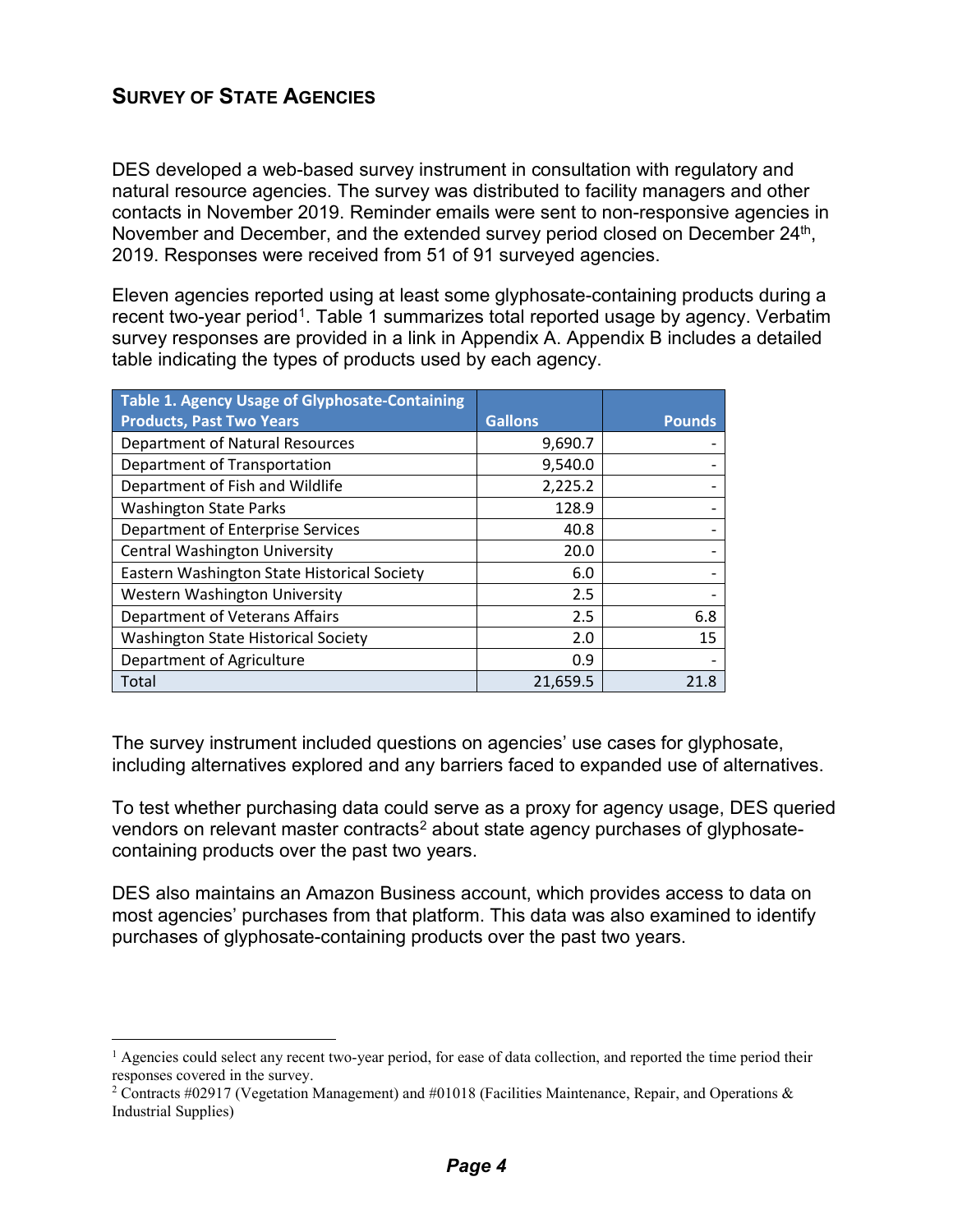Summary data on master contract and Amazon purchases of glyphosate-containing products is provided in Table 2. Detailed data on such purchases is provided in Appendix C.

| Table 2. State Agency Purchases of Glyphosate-<br>containing Products from DES Master Contracts | <b>Master Contract:</b><br><b>Gallons Purchased</b> | Amazon.com:<br><b>Gallons Purchased</b> |
|-------------------------------------------------------------------------------------------------|-----------------------------------------------------|-----------------------------------------|
| Department of Transportation                                                                    | 2,960                                               |                                         |
| Department of Fish and Wildlife                                                                 | 400                                                 | 22                                      |
| <b>Department of Natural Resources</b>                                                          | 37.5                                                |                                         |
| Department of Veterans Affairs                                                                  | 25                                                  | 5                                       |
| Department of Enterprise Services                                                               |                                                     | 26.7                                    |
| <b>Central Washington University</b>                                                            | 25                                                  |                                         |
| <b>Department of Corrections</b>                                                                | 20                                                  |                                         |
| <b>Military Department</b>                                                                      | 15                                                  |                                         |
| Department of Social and Health Services                                                        | 5                                                   |                                         |
| <b>State Parks and Recreation Commission</b>                                                    |                                                     | 3                                       |
| Yakima Valley College                                                                           | 2.5                                                 |                                         |
| Total (past two years)                                                                          | 3,490                                               | 56.7                                    |

This data shows a gap between reported agency usage and documented purchases of glyphosate-containing products. Unfortunately, the magnitude of the difference suggests that centralized purchasing data accessible to DES is not an adequate source to determine and understand agency usage.

Detailed survey data may allow for additional analysis of purchasing to determine root causes for this difference. Some reasons may be a lack of availability of specific products on DES master contracts, pricing or delivery terms on master contracts not meeting agency needs, or lack of full compliance with either purchasing or reporting requirements. In some cases, agencies' usage reports may include glyphosatecontaining products applied by contractors, who are not required to source goods through state master contracts.

## **DISTRIBUTION OF PROVISO FUNDS**

Agencies reporting use of glyphosate-containing products were queried as to their interest in receiving a share of the \$10,000 appropriated for use of glyphosate alternatives. Agencies with use cases limited to control of vegetation at agency facilities were largely interested in receiving such funding, while agencies with significant programmatic usage were less likely to request funds. Based on verbatim survey responses in Appendix A, this difference appears to be due to past exploration of alternatives by natural resource and transportation agencies, as well as the perceived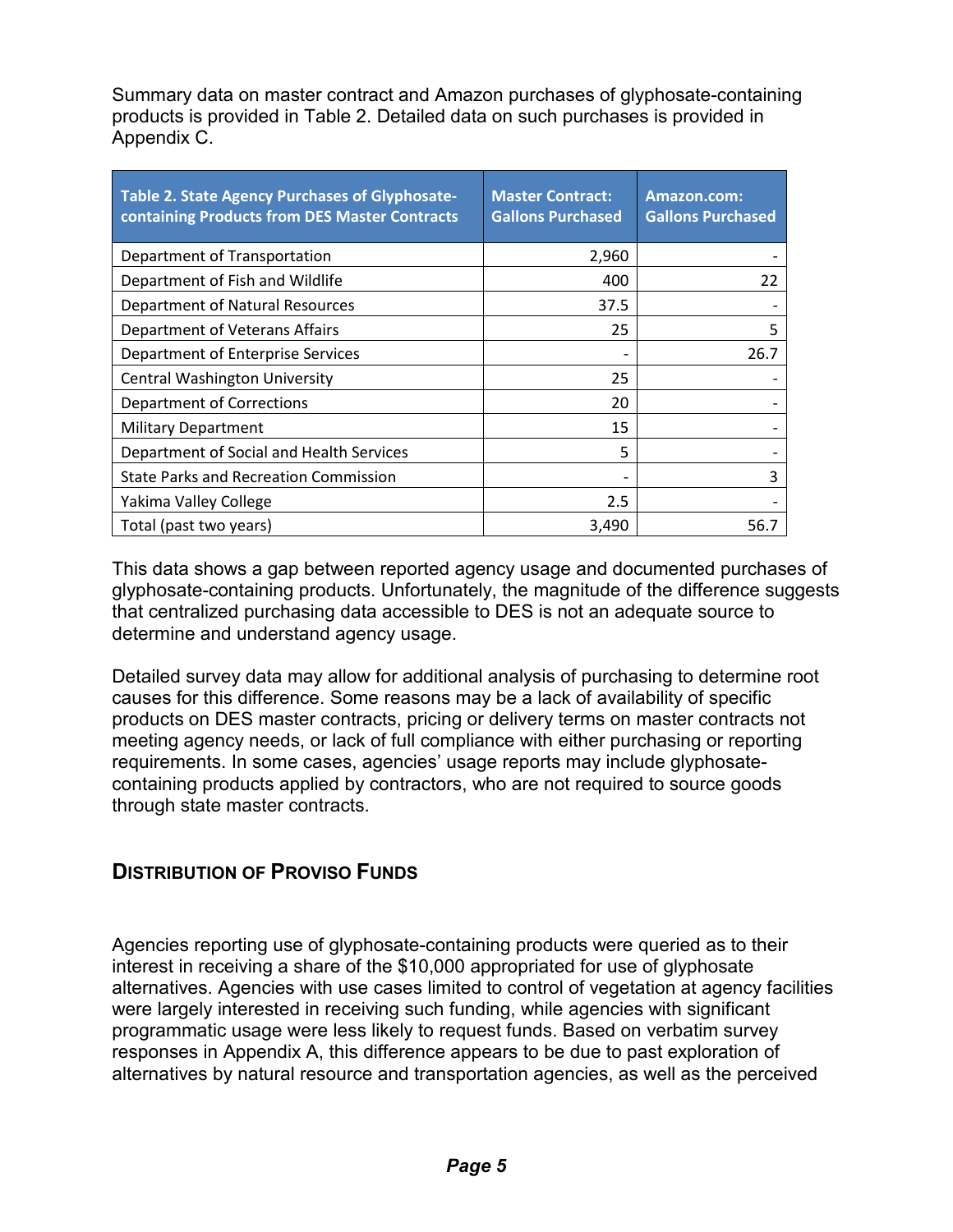cost of adopting some alternatives on a wide scale. Some agencies also noted use cases in which alternatives are not readily available.

In consultation with regulatory agencies, DES plans on distributing funds to interested agencies in early 2020 to allow for purchases and application of alternatives later that spring.

# **CONCLUSION**

Natural resource and transportation agencies' programmatic activities comprised the substantial majority of usage of glyphosate-containing products over the past two years, with the residual used by some agencies for vegetation management at agency-owned facilities. A significant gap exists between reported usage and documented purchases, requiring more analysis to fully understand. Agencies using glyphosate-containing products for programmatic reasons reported past exploration of alternatives, and barriers to widespread adoption of those alternatives. Agencies using such products for vegetation management at their own facilities were more likely to express interest in receiving proviso funds to explore alternatives. Such funds will be distributed in the second half of fiscal year 2020.

# **APPENDICES**

This report includes the following appendices:

- Appendix A Glyphosate Usage Survey, Full Verbatim Responses: <https://www.surveymonkey.com/results/SM-2QLKVYKW7/> Password: GlyphosateSurveyResults
- Appendix B Detailed Glyphosate Usage Table
- Appendix C Compiled Glyphosate Purchasing Data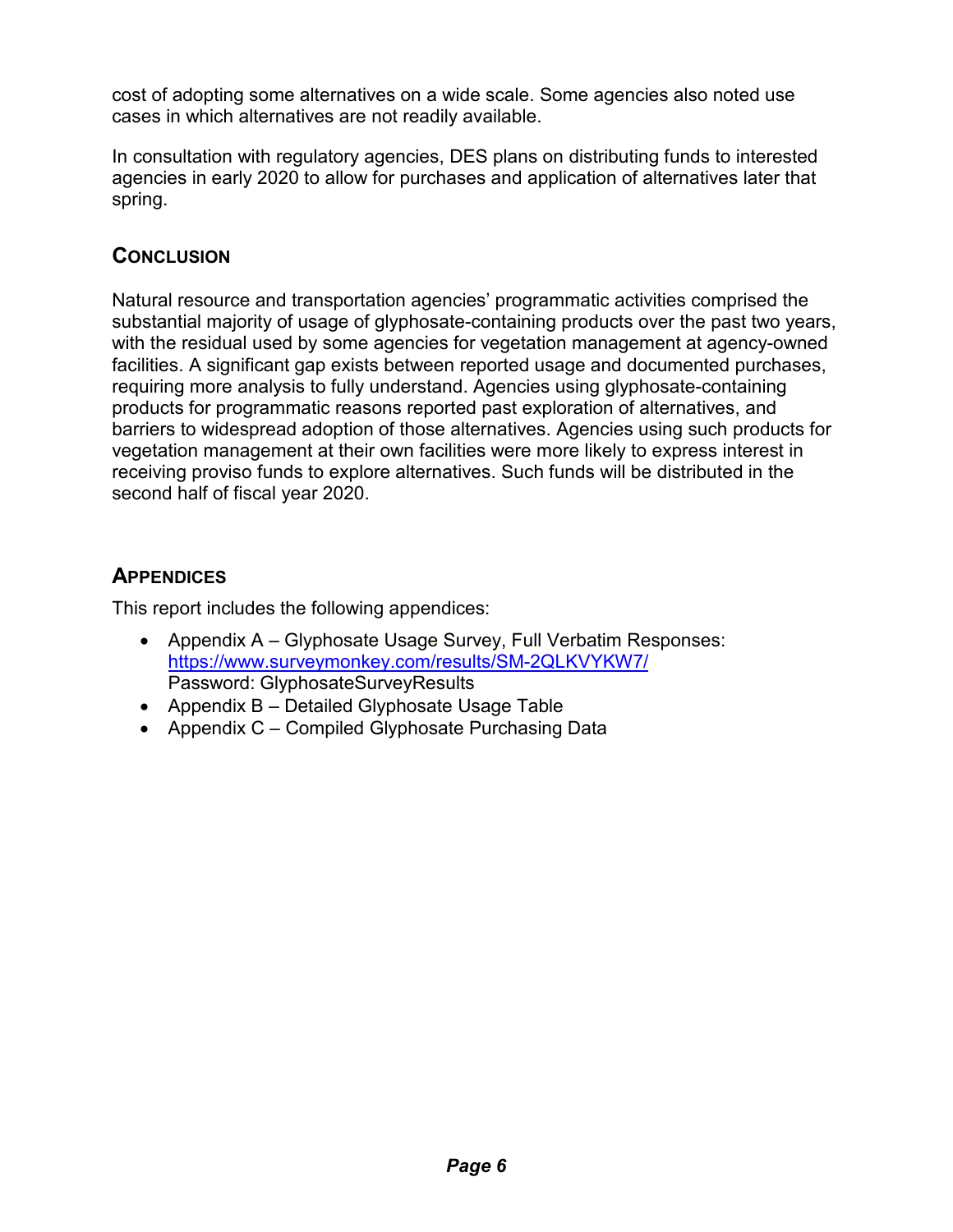# **Appendix B – Detailed Glyphosate Usage Table**

| <b>GALLONS</b>                     | <b>DNR</b> | <b>WSDOT</b> | <b>DFW</b> | <b>PARKS</b> | <b>DES</b> | <b>CWU</b> | <b>EWHS</b> | <b>WWU</b> | <b>DVA</b> | <b>WSHS</b> | <b>AGR</b> | <b>Total</b> |
|------------------------------------|------------|--------------|------------|--------------|------------|------------|-------------|------------|------------|-------------|------------|--------------|
| <b>Accord</b>                      | 559.0      |              |            |              |            |            |             |            |            |             |            | 559.0        |
| <b>Alligare</b>                    | 136.0      |              |            | 0.1          |            |            |             |            |            |             |            | 136.1        |
| <b>AquaMaster</b>                  | 16.0       |              |            |              |            |            |             |            |            |             |            | 16.0         |
| <b>Aquaneat</b>                    | 2,059.4    | 497.0        | 1,122.0    | 2.7          |            |            |             |            |            |             | 0.9        | 3,682.0      |
| <b>Buccaneer</b>                   |            |              | 139.0      |              |            |            |             |            |            |             |            | 139.0        |
| <b>Cornerstone</b>                 |            |              | 3.0        |              |            |            |             |            |            |             |            | 3.0          |
| <b>Credit 41 Extra</b>             | 225.0      |              |            | 16.0         |            |            |             |            |            |             |            | 241.0        |
| <b>Esplanade EZ</b>                |            |              | 1.0        |              |            |            |             |            |            |             |            | 1.0          |
| <b>Gly Star</b>                    | 670.0      |              | 8.0        |              |            |            |             |            |            |             |            | 678.0        |
| <b>Gly Star 5 Extra</b>            |            |              | 19.0       |              |            |            |             |            |            |             |            | 19.0         |
| <b>Gly Star Plus</b>               | 1.0        | 832.0        | 275.0      | 5.2          |            |            |             |            |            |             |            | 1,113.2      |
| <b>Gly Star Pro</b>                | 40.0       |              |            |              |            |            |             |            |            |             |            | 40.0         |
| <b>Glyphosate</b><br>(unspecified) |            |              |            | 73.8         |            |            |             |            |            |             |            | 73.8         |
| Glyphosate 5.4                     |            |              |            |              |            |            |             |            |            |             |            | 2,877.0      |
| formulation                        | 2,864.0    |              | 13.0       |              |            |            |             |            |            |             |            |              |
| <b>Groundwork</b>                  |            |              | 2.0        |              |            |            |             |            |            |             |            | 2.0          |
| <b>HDX Weed and Grass</b>          |            |              |            |              | 4.0        |            |             |            |            |             |            | 4.0          |
| <b>Killer</b>                      |            |              |            |              |            |            |             |            |            |             |            |              |
| <b>Honcho Plus</b>                 |            |              |            | 15.8         |            |            |             |            |            |             |            | 15.8         |
| <b>Killzall</b>                    | 5.0        |              |            |              |            |            |             |            |            |             |            | 5.0          |
| <b>Mad Dog</b>                     |            |              | 32.0       |              |            |            |             |            |            |             |            | 32.0         |
| <b>Mad Dog Plus</b>                |            | 35.0         |            |              |            |            |             |            |            |             |            | 35.0         |
| <b>Makaze</b>                      |            |              | 10.0       |              |            |            |             |            |            |             |            | 10.0         |
| <b>Polaris</b>                     |            |              |            | 1.1          |            |            |             |            |            |             |            | 1.1          |
| <b>Polaris Aquatic</b>             |            |              |            | 14.0         |            |            |             |            |            |             |            | 14.0         |
| <b>Ranger Pro</b>                  | 31.0       | 302.0        | 53.2       |              |            |            |             | 2.5        |            |             |            | 388.7        |
| <b>Razor Pro</b>                   |            |              | 11.0       |              |            |            |             |            |            |             |            | 11.0         |
| <b>Rodeo</b>                       | 2,097.0    | 452.0        | 10.0       |              |            |            |             |            |            |             |            | 2,559.0      |
| <b>Round Up</b>                    | 3.0        | 8.0          | 4.0        | 0.2          |            |            |             |            |            |             |            | 15.2         |
| <b>Round Up Custom</b>             | 975.0      | 576.0        | 30.0       | 0.1          |            |            |             |            |            |             |            | 1,581.1      |
| <b>Round Up Power Max</b>          |            |              | 3.0        |              |            |            |             |            |            |             |            | 3.0          |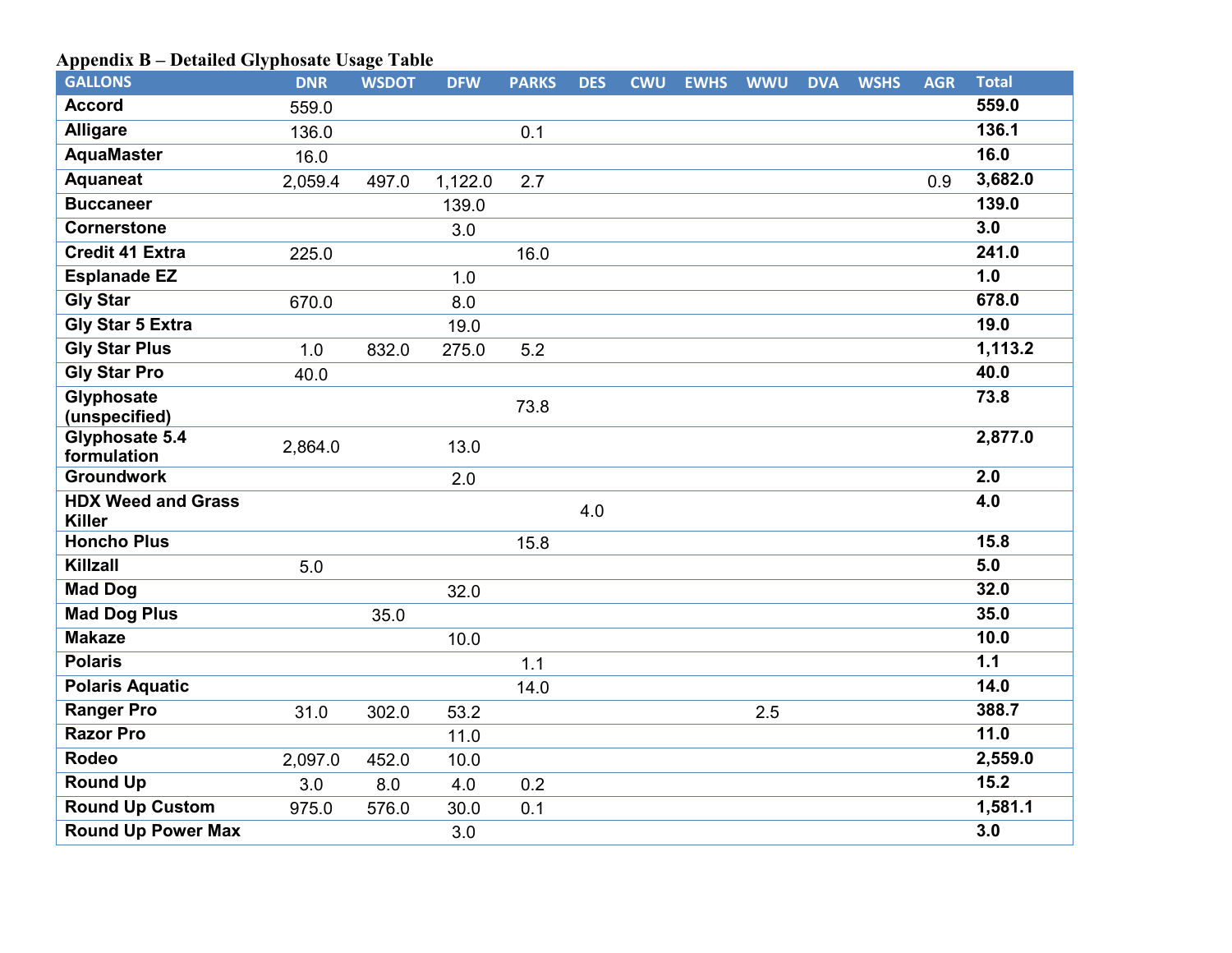| <b>GALLONS</b>                     | <b>DNR</b> | <b>WSDOT</b> | <b>DFW</b> | <b>PARKS</b> | <b>DES</b> | <b>CWU</b>  | <b>EWHS</b> | <b>WWU</b>    | <b>DVA</b> | <b>WSHS</b> | <b>AGR</b> | <b>Total</b> |
|------------------------------------|------------|--------------|------------|--------------|------------|-------------|-------------|---------------|------------|-------------|------------|--------------|
| <b>Round Up Pro</b>                | 4.3        | 395.0        | 172.0      |              |            |             |             |               |            |             |            | 571.3        |
| <b>Round Up Pro</b><br>Concentrate | 5.0        | 6,182.0      | 210.0      |              | 36.8       |             | 6.0         |               | 2.5        | 2.0         |            | 6,444.3      |
| <b>Round Up Pro Max</b>            |            | 261.0        | 100.0      |              |            | 20.0        |             |               |            |             |            | 381.0        |
| <b>Round Up QuikPRO</b>            |            |              | 8.0        |              |            |             |             |               |            |             |            | 8.0          |
| <b>Total</b>                       | 9,690.7    | 9.540.0      | 2,225.2    | 128.9        | 40.8       | <b>20.0</b> | 6.0         | $2.5^{\circ}$ | 2.5        | 2.0         | 0.9        | 21,659.5     |

| <b>Pounds</b>           | <b>WSHS</b> | <b>DVA</b> | Total       |
|-------------------------|-------------|------------|-------------|
| Casaron                 | 15.0        |            | --          |
| <b>Round Up QuikPRO</b> |             | ხ.8        | 6.8         |
| <b>Total</b>            | 15.0        | 6.8        | า 1<br>21.8 |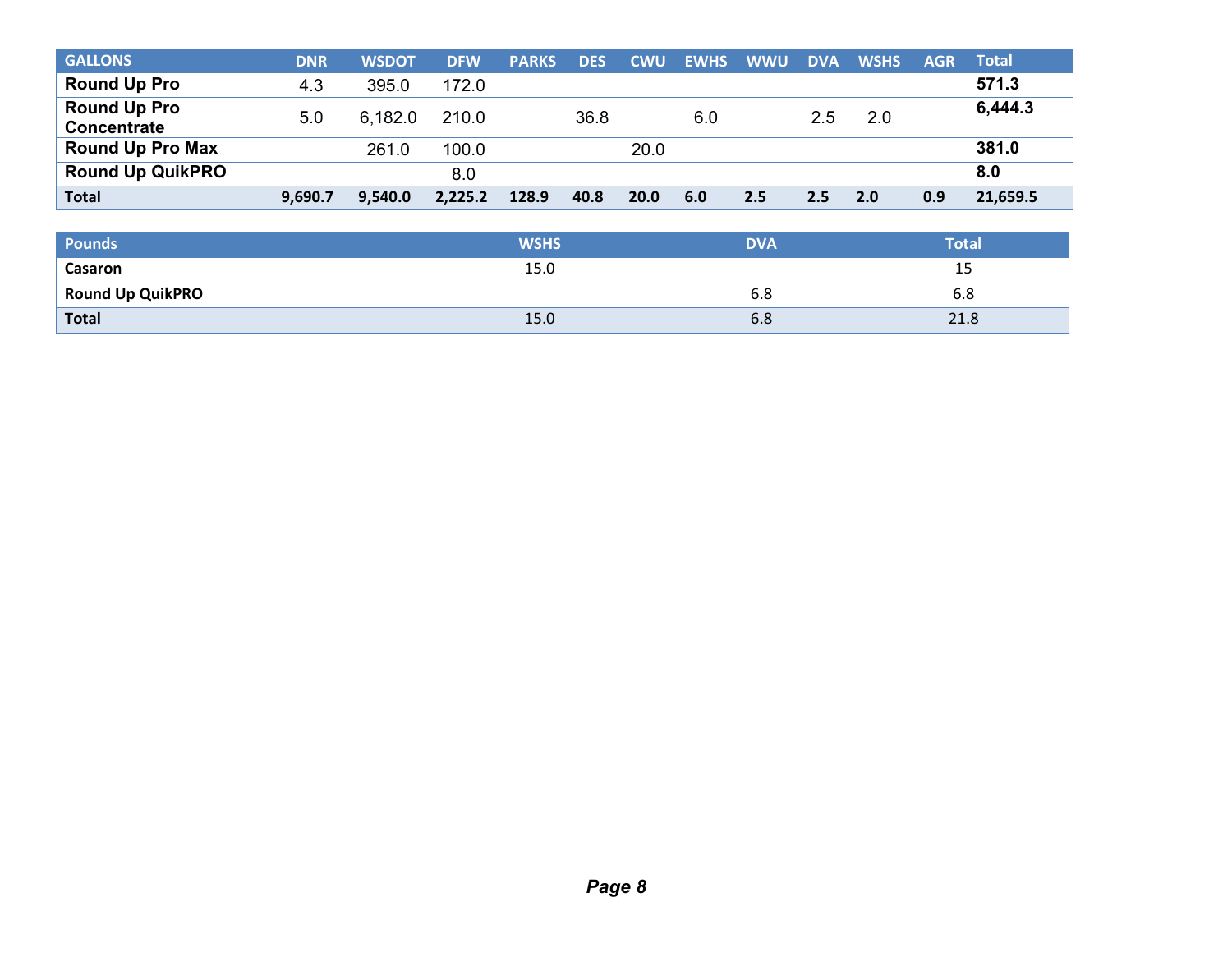#### **Appendix C – Compiled Glyphosate Purchasing Data**

#### **Summary**

| <b>State Agency Purchases of Glyphosate-containing Products from DES Master</b><br><b>Contracts</b> | <b>Master Contract: Gallons</b><br><b>Purchased</b> | Amazon.com:<br><b>Gallons Purchased</b> |
|-----------------------------------------------------------------------------------------------------|-----------------------------------------------------|-----------------------------------------|
| <b>Department of Transportation</b>                                                                 | 2,960                                               | $\overline{\phantom{a}}$                |
| <b>Department of Fish and Wildlife</b>                                                              | 400                                                 | 22                                      |
| <b>Department of Natural Resources</b>                                                              | 37.5                                                | $\overline{\phantom{0}}$                |
| <b>Department of Veterans Affairs</b>                                                               | 25                                                  | 5                                       |
| <b>Department of Enterprise Services</b>                                                            | $\overline{\phantom{a}}$                            | 26.7                                    |
| <b>Central Washington University</b>                                                                | 25                                                  |                                         |
| <b>Department of Corrections</b>                                                                    | 20                                                  |                                         |
| <b>Military Department</b>                                                                          | 15                                                  |                                         |
| <b>Department of Social and Health Services</b>                                                     | 5                                                   |                                         |
| <b>State Parks and Recreation Commission</b>                                                        | $\overline{\phantom{a}}$                            | 3                                       |
| <b>Yakima Valley College</b>                                                                        | 2.5                                                 |                                         |
| Total (past two years)                                                                              | 3,490                                               | 56.7                                    |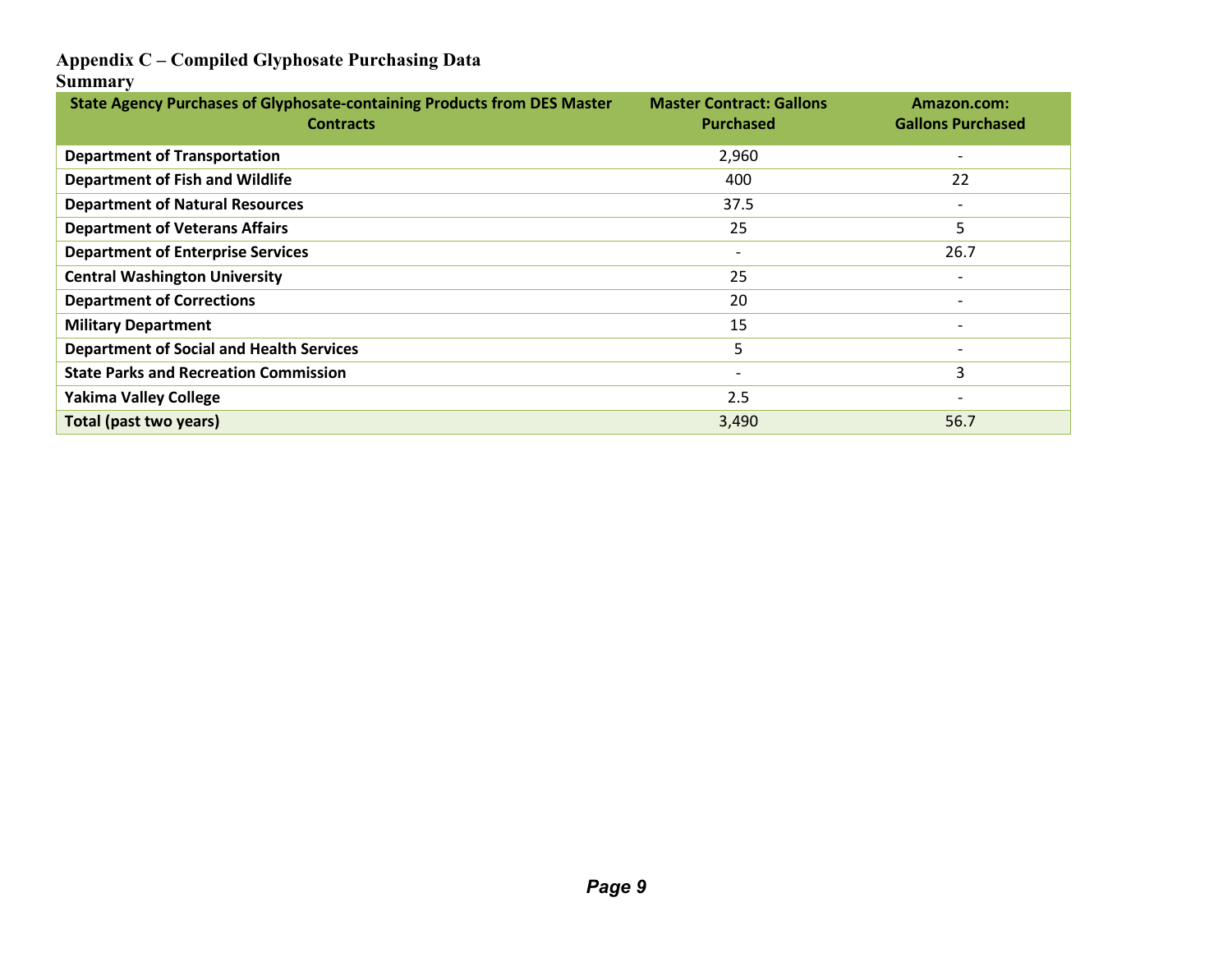#### **Master Contracts**

| <b>CONTRACT</b>         | <b>VENDOR</b>                  | <b>CUSTOMER</b>                      | <b>Agency</b> | <b>PRODUCT</b>              | <b>QUANTITY SOLD</b> |  |
|-------------------------|--------------------------------|--------------------------------------|---------------|-----------------------------|----------------------|--|
|                         |                                |                                      |               |                             | (gallons)            |  |
| 02917 - Vegetation Mgmt | Wilbur-Ellis Company           | <b>Central Washington University</b> | CWU           | Roundup Promax Weed Control | 25.0                 |  |
| 02917 - Vegetation Mgmt | Helena Chemical Company        | Dept of Fish and Wildlife            | <b>DFW</b>    | Roundup Custom              | 187.5                |  |
| 02917 - Vegetation Mgmt | Wilbur-Ellis Company           | Fish & Wildlife - Moses Lake         | <b>DFW</b>    | Aqua Neat                   | 97.5                 |  |
| 02917 - Vegetation Mgmt | <b>Wilbur-Ellis Company</b>    | Fish & Wildlife - Moses Lake         | <b>DFW</b>    | Roundup Pro Concentrate     | 40.0                 |  |
| 02917 - Vegetation Mgmt | <b>Wilbur-Ellis Company</b>    | Fish & Wildlife - Olympia            | <b>DFW</b>    | Aqua Neat                   | 10.0                 |  |
| 02917 - Vegetation Mgmt | Wilbur-Ellis Company           | Fish & Wildlife - Olympia            | <b>DFW</b>    | Roundup Pro Concentrate     | 65.0                 |  |
| 02917 - Vegetation Mgmt | <b>Helena Chemical Company</b> | Dept of Natural Resources            | <b>DNR</b>    | Roundup Custom              | 37.5                 |  |
| 02917 - Vegetation Mgmt | Wilbur-Ellis Company           | Dept of Corrections                  | <b>DOC</b>    | Roundup Pro Concentrate     | 15.0                 |  |
| 01018 - Facilities MRO  | Grainger                       | WA ST STAFFORD CREEK CC              | DOC           | <b>PROMAX</b>               | 5.0                  |  |
|                         |                                | <b>DOC</b>                           |               |                             |                      |  |
| 01018 - Facilities MRO  | Grainger                       | WA ST DSHS CIBS                      | <b>DSHS</b>   | <b>PROMAX</b>               | 5.0                  |  |
| 02917 - Vegetation Mgmt | <b>Helena Chemical Company</b> | Dept of Veterans Affairs             | <b>DVA</b>    | Roundup Pro Concentrate     | 25.0                 |  |
| 02917 - Vegetation Mgmt | <b>Wilbur-Ellis Company</b>    | <b>WA Dept of Military</b>           | MIL           | Roundup Pro Concentrate     | 15.0                 |  |
| 02917 - Vegetation Mgmt | Helena Chemical Company        | Dept of Transportation               | <b>WSDOT</b>  | Roundup Pro Concentrate     | 700.0                |  |
| 02917 - Vegetation Mgmt | Helena Chemical Company        | Dept of Transportation               | <b>WSDOT</b>  | WSDOT Blend #6 Bareground   | 135.0                |  |
| 02917 - Vegetation Mgmt | <b>Helena Chemical Company</b> | Dept of Transportation               | <b>WSDOT</b>  | Roundup Custom              | 450.0                |  |
| 02917 - Vegetation Mgmt | <b>Wilbur-Ellis Company</b>    | Dept of Transportation               | <b>WSDOT</b>  | Aqua Neat                   | 7.5                  |  |
| 02917 - Vegetation Mgmt | <b>Wilbur-Ellis Company</b>    | Dept of Transportation               | <b>WSDOT</b>  | Roundup Pro Concentrate     | 1663.5               |  |
| 01018 - Facilities MRO  | Grainger                       | WA STATE DOT                         | <b>WSDOT</b>  | SPECTRACIDE                 | 2.0                  |  |
| 01018 - Facilities MRO  | Grainger                       | <b>WA STATE DOT</b>                  | <b>WSDOT</b>  | SPECTRACIDE                 | 2.0                  |  |
| 02917 - Vegetation Mgmt | <b>Wilbur-Ellis Company</b>    | Yakima Valley College                | <b>YVC</b>    | Roundup Pro Concentrate     | 2.5                  |  |